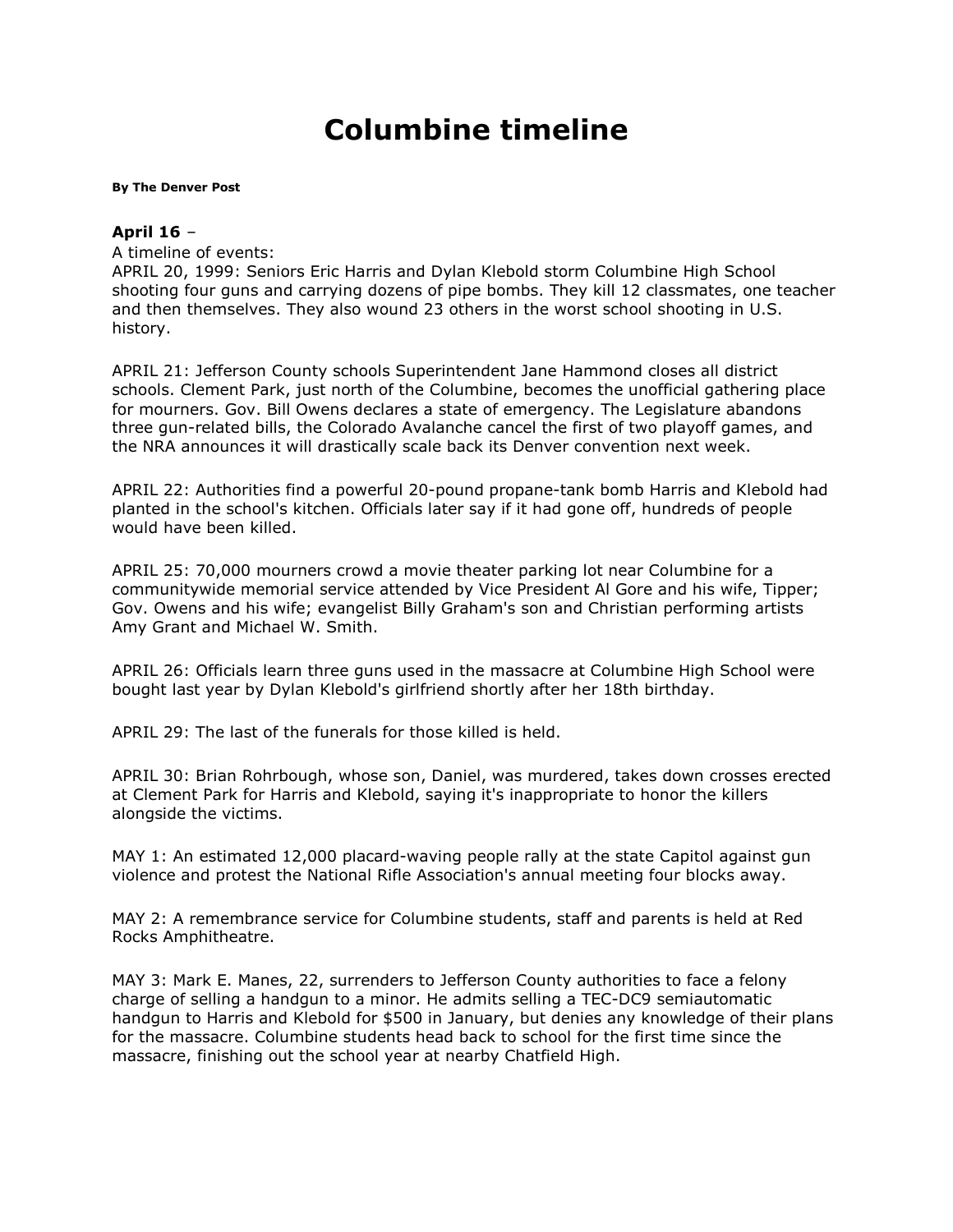MAY 20: President Bill and first lady Hillary Rodham Clinton meet with Columbine victims and families. Later in the day, they commemorate the one-month anniversary of the rampage before a crowd of 2.200 at Dakota Ridge High School. In Conyers, Ga., a 15-yearold student carries two guns into his suburban Atlanta high school and opens fire on his schoolmates. Six were wounded, none killed.

MAY 22: Columbine seniors graduate. There is moment of silence for the graduates that had been killed on April 20.

MAY 26: The SHOUTS center - Students Helping Others Unite Together Socially - opens in the Ascot Theater on West Bowles Avenue. An owner of a video arcade at Denver International Airport removes five violent games in response to the Columbine massacre.

MAY 27: The family of victim Isaiah Shoels files a \$250 million wrongful-death lawsuit against the parents of the two killers.

May 28: Jefferson County District Court Judge Henry Nieto seals the autopsy reports of the 13 Columbine High victims and the two killers.

JUNE 1: Students return to Columbine to retrieve their belongings.

JUNE 2: Victim families receive letters of remorse from Klebold's parents.

JUNE 3: Work begins to repair Columbine High for the start of classes in August.

JUNE 4: Robyn Anderson admits on "Good Morning America" she bought three of the four guns used by Harris and Klebold, but denies knowledge of their deadly plan.

JUNE 15: Parents of slain Columbine students announce their desire to keep the school library closed forever. The library was the scene of most of the carnage; Harris and Klebold killed 10 students and themselves there.

JUNE 16: Authorities say the surveillance videotape recorded in Columbine High's cafeteria on April 20, enhanced by the FBI, doesn't substantiate the theory of a third gunman.

JUNE 17: Prosecutors file charges against Philip Joseph Duran, 22, who worked with the gunmen at a Blackjack Pizza store and introduced them to friend Mark Manes, who sold them the TEC-DC9. Duran is charged with unlawfully providing a handgun to minors and possessing a dangerous or illegal weapon.

JUNE 22: Rashad Williams, 15, a San Francisco high school track star, gives Columbine shooting victim Lance Kirklin \$18,000 he raised during a running event.

JULY 2: The Healing Fund announces it will distribute \$50,000 each to the families of the 12 students and one teacher slaying victims, and \$150,000 to the families of five severely injured students. Twenty-five others injured in the attack will receive \$10,000. Another \$1.1 million will go for outreach and other direct services for Columbine students and faculty, including \$150,000 already given to establish a youth center and \$50,000 given to the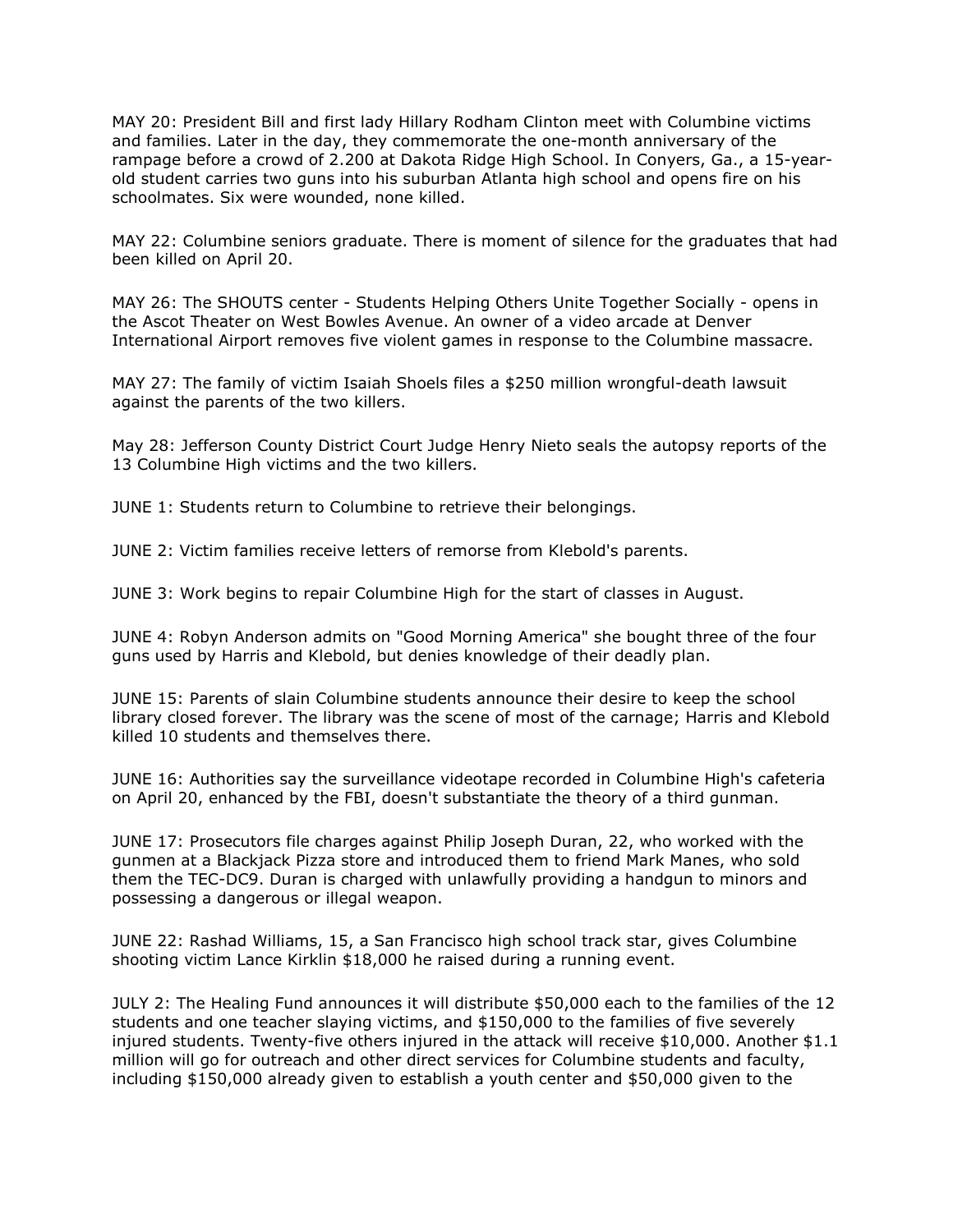Colorado Office of Victim Assistance. Ballistics tests confirm that "friendly fire" from police officers did not harm anyone at Columbine, authorities say

JULY 20: Columbine students and families return to school to decorate tiles that will be affixed to hallway walls.

AUG. 11: Jefferson County law-enforcement officers are "strongly encouraged" to establish a presence in schools as the new academic year starts, according to a letter sent from John Kiekbusch, a division chief with the Jefferson County Sheriff's Office.

AUG: 16: Columbine students return to school. Freshly painted swastikas are found outside the school and in the bathrooms.

AUG: 18: Mark Manes agrees to plead guilty. It is the first criminal conviction stemming from the Columbine massacre.

AUG. 20 - Partially paralyzed student Richard Castaldo heads home from Craig Hospital. He is the last of the wounded students to leave the hospital.

AUG: 30: Gov. Owens sharply criticizes a recommendation from mental-health experts that the state seek \$5.5 million in federal funds to pay for counseling for anyone in Colorado affected by the shootings.

AUG. 31: The Healing Fund accepts its last donations, topping off the largest account established for the victims at \$4.4 million.

SEPT. 1: Jefferson County school officials tighten security and send reassuring memos to parents after five high schools receive another in a series of anonymous letters threatening violence.

SEPT. 10: Before the Columbine Rebels girls' softball team's first game of the season, the new Dave Sanders Memorial Softball Field is dedicated.

SEPT. 14: - Standing alongside the Rev. Al Sharpton in New York, the Shoels family accuses the Healing Fund of misappropriating funds and calls on the public to stop donating to the United Way.

SEPT. 15: Larry Gene Ashbrook, 47, enters a church service for teenagers at Wedgwood Baptist Church in Fort Worth, Texas, and opened fire before turning the gun on himself. Ashbrook killed seven people, wounded seven more and then took his own life.

SEPT. 22: An Internet magazine, Salon.com, publishes purported excerpts from Eric Harris' diary in which the Columbine High School killer calls for the extermination of mankind.

SEPT. 24: Howard Cornell, 60, the chief of security for Jefferson County schools, abruptly retires after splitting with other district officials over how best to safeguard students. Sheriff's spokesman Steve Davis says it looks unlikely that Cassie Bernall was ever asked by her killers whether she believed in God before they shot her. Patrick Ireland is named homecoming king.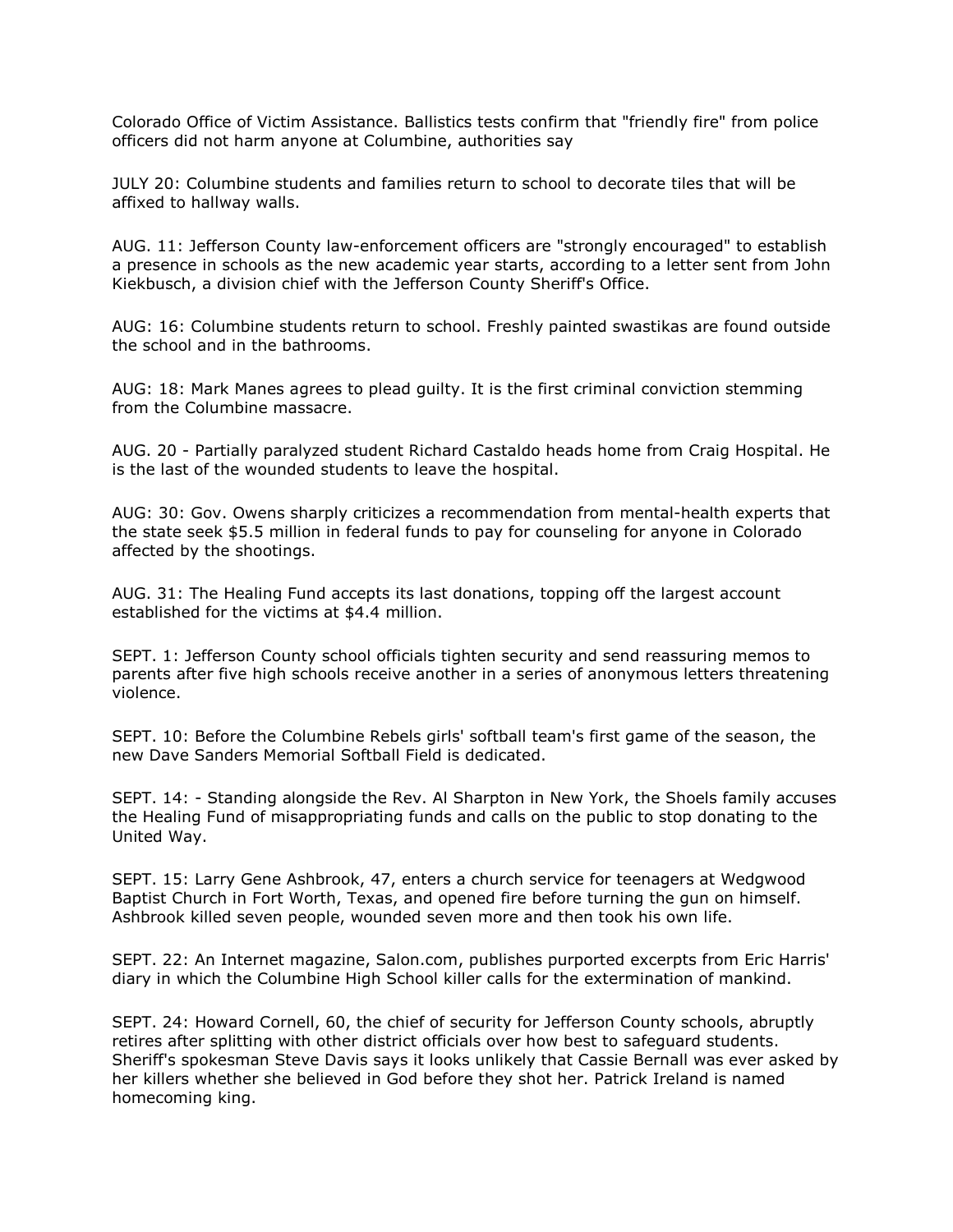SEPT. 26: Relatives and friends of slain students Daniel Rohrbough and Kyle Velasquez chop down two of the 15 trees recently planted by members of the West Bowles Community Church. The families contend that the two killers shouldn't be remembered alongside those they killed.

SEPT: 29: Gov. Owens announces the creation of a 14-member Columbine Review Commission to study law-enforcement's response to the tragedy and make recommendations aimed at preventing similar massacres.

OCT. 1: Celine Dion opens the new Pepsi Center with a concert, providing front-row seats and back-stage passes to Columbine victims and their families. She dedicates \$500,000 from the concert to helping the victims.

OCT. 4: The families of slain students Kelly Fleming and Daniel Rohrbough file a federal lawsuit claiming the school district violated their rights when it removed their commemorative art tiles painted with religious themes from Columbine.

OCT. 12: CBS News airs a portion of the surveillance videotape from the Columbine cafeteria. The sheriff's department had released the tape to other law enforcement agencies for training purposes. An Albuquerque TV crew copied it at a law enforcement training seminar and then fed it to CBS for nationwide viewing.

OCT. 15: Columbine teacher Patricia Nielson, who made the frantic 911 call from the school library on April 20, takes a leave of absence.

OCT. 17: The families of 20 Columbine students - including the Klebolds - file notices of intent to sue either the sheriff's department or school district over the massacre.

OCT. 19: A 17-year-old Columbine student is arrested on suspicion of threatening to "finish the job" started by his former classmates, Harris and Klebold.

OCT. 22: Carla Hochhalter, 48, the mother of partially paralyzed student Anne Marie Hochhalter, walks into an Englewood pawnshop, asks to look at a handgun and then shoots herself. Her suicide re-opens wounds for the entire community and causes a flood of calls to counseling hotlines.

OCT. 25: For the first time since the shootings, Eric Harris' parents, Wayne and Kathy Harris, meet with investigators. The Harris' agree to the interview only if some questions such as whether Wayne found one of Eric's pipe bombs and detonated it in a field with him are off-limits.

NOV. 2: Arthur Leon Thomas, 19, allegedly sent a threat over the Internet to Brenda Parker of Broomfield, who is a former girlfriend of Eric Harris.

NOV. 12: Mark Manes is sentenced to six years in prison for selling the semiautomatic handgun to Harris and Klebold.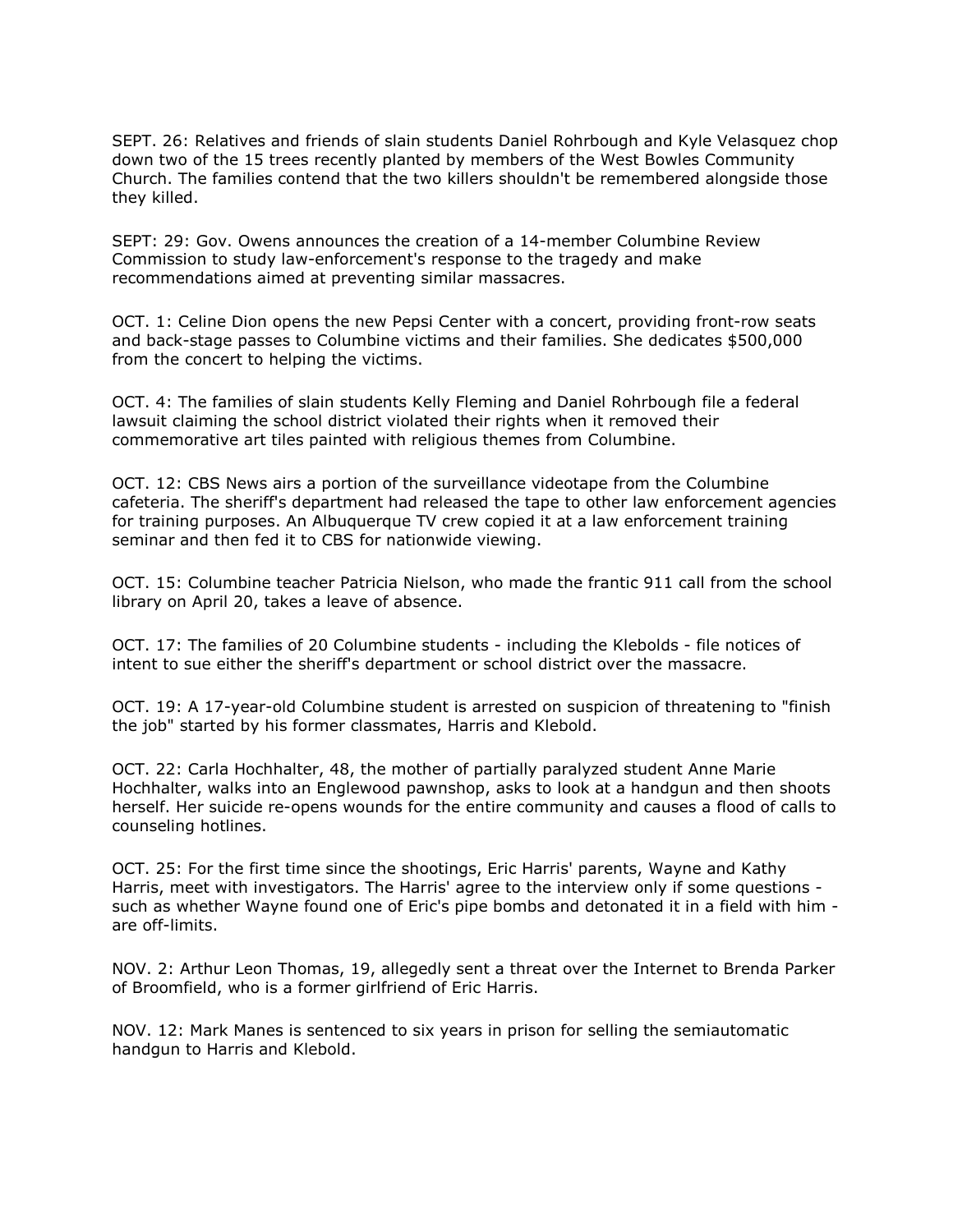NOV. 19: Garlin Newton completes his 700-mile Oklahoma-City-to-Columbine walk, carrying a cross in hopes of reviving prayer in schools. His arrival, though, is met by jeers from both students and motorists.

DEC. 4: The Columbine Rebels win the school's first statewide varsity football title. The season was dedicated to Matt Kechter, a junior-varsity lineman and one of the 12 students killed in April.

DEC. 13: Time magazine's cover story, "The Columbine Tapes," discloses details of three hours of suicide tapes left behind by Harris and Klebold. The tapes cause a furor not only because of the chilling words of the two killers, but because the sheriff's office allowed a reporter to see the tapes before they were shown to victims' families.

DEC. 15: Columbine junior Erin Walton receives an Internet message from Michael Ian Campbell, 18, of Florida. Campbell, using the screen name Soup81, threatens to "finish what begun" at Columbine and warns Walton to stay home from school the next day.

DEC. 16: Because of the threat, school officials end the semester two days early, canceling finals.

DEC. 17: FBI agents arrest Campbell at his home Cape Coral, Fla., home and seize his computer.

DEC. 22: Campbell appears in federal court in Florida and apologizes for the threat. He is ordered to undergo counseling at his own expense and appear in U.S. District Court in Denver on Jan. 11.

JAN. 5, 2000: Tom Mauser, father ofvictim Daniel Mauser, becomes a full-time lobbyist for the Colorado-based bipartisan gun-control group, Sane Alternatives to the Firearms Epidemic (SAFE). Mauser has taken a leave of absence from his job at the Colorado Department of Transportation to become director of political affairs for SAFE Colorado.

JAN. 7: Pueblo authorities confiscate a computer they believe a 15-year-old boy used to send a threatening message to a Littleton resident. The chat message appeared on New Year's Eve on the computer of a 20-year-old Colorado State University student who was home for the holidays.

JAN. 10: Arthur Leon Thomas, 19, of Houston, who was indicted on three counts of transmitting threats, appears in court in Denver. Thomas mailed a threat to Columbine High School and a threat to Jefferson County Sheriff John Stone on Sept. 30, according to the indictment. On Nov. 2, according to the indictment, he sent a threat over the Internet to Brenda Parker of Broomfield, who is a former girlfriend of Eric Harris.

JAN. 12: A temporary restraining order is issued barring Jefferson County Sheriff John Stone from further releasing a videotape made by Eric Harris regarding the April 20 rampage at Columbine High School.

JAN. 20: The Jefferson County school board votes 4-1 to support a plan to tear down the existing library at Columbine, build an atrium in its place and build a new library elsewhere at the school. Duran pleads not guilty to charges against him.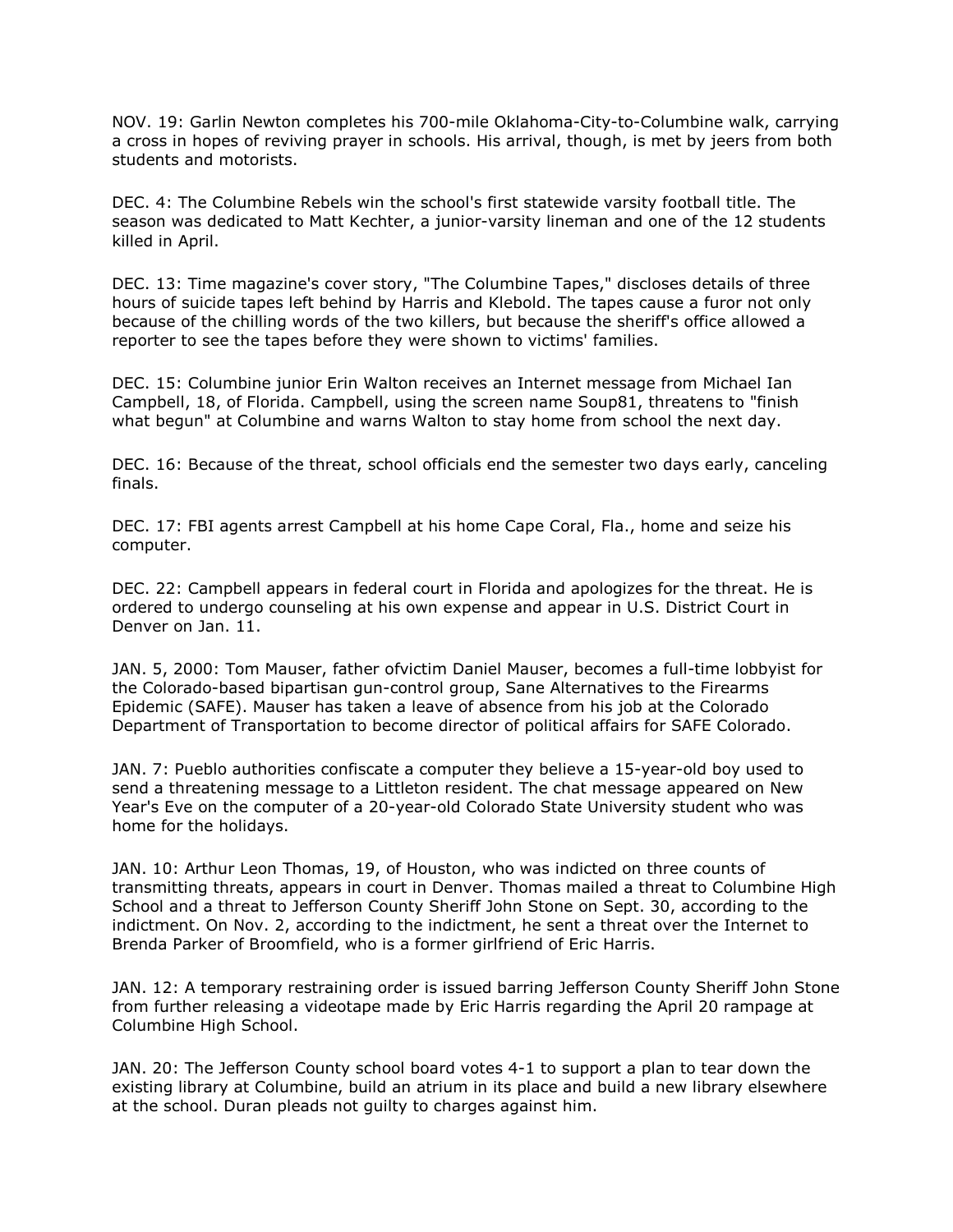JAN. 21: Benefactor and local businesswoman Sharon Magness announced a pledge of \$250,000 to build a new library at Columbine High School.

JAN. 26: Robyn Anderson releases a statement about how she bought guns for Harris and Klebold, and how she wished there had been laws requiring background checks at the time of the purchase.

JAN. 27: Tom Mauser attends the president's State of the Union speech. Denver Mayor Wellington Webb unveils the latest version of the "Wall of Death' posterboard list, now bearing 3,094 names. The names belong to victims of gun violence in the nation's 100 largest cities since the April 20 massacre.

JAN. 31: The family of Isaiah Shoels settles in a suburb of Houston.

FEB. 9: Campbell pleads guilty to one felony count of communicating a threat across state lines. He rejects his attorney's defense of "Internet intoxication," calling it ridiculous.

FEB. 11: The Gov. Owens-endorsed HB 1272, by Rep. Dorothy Gotlieb, R-Denver, fails in the House. The bill would allow local police to enforce a federal law banning licensed gun dealers from selling guns to anyone between 18 and 20.

FEB. 14: Columbine students Stephanie Hart and Nick Kunselman are found shot to death inside a Subway Sandwich Shop in Littleton. Authorities reveal the number of bombs planted by Harris and Klebold are more than previously thought. Dave Sanders is posthumously honored with the Arthur Ashe Award for Courage at the annual ESPY awards in Las Vegas.

MAR. 3: Bill Tuthill, assistant county attorney for Jefferson County, announces the Sheriff's Office will not make public videotapes, diaries or lists made by Harris and Klebold until litigation over the materials concludes.

MAR. 7: John and Janet Elway meet with some of the families of the students injured or slain in the Columbine massacre. Gov. Bill Owens signs legislation to reauthorize the state's background check or gun purchases, or InstaCheck Program.

MAR. 11: Stonemasons and volunteers rebuild a staircase outside the library at Columbine.

MAR. 12: Dawn Anna, mother of victim Lauren Townsend, received the Sportswomen of Colorado's award for courage and inspiration.

MAR. 27: Jefferson County Undersheriff John Dunaway tells a special gubernatorial review commission that the Columbine report won't be released until late May.

MAR. 30: Lawyers for the victims of the Columbine massacre ask Pres. Clinton to establish a multimillion-dollar disaster fund to help survivors and the families of the 13 who were slain. Bruce Springsteen donates 50 seats at his concert as a fundraiser for HOPE, the organization trying to raise money for a new library at Columbine.